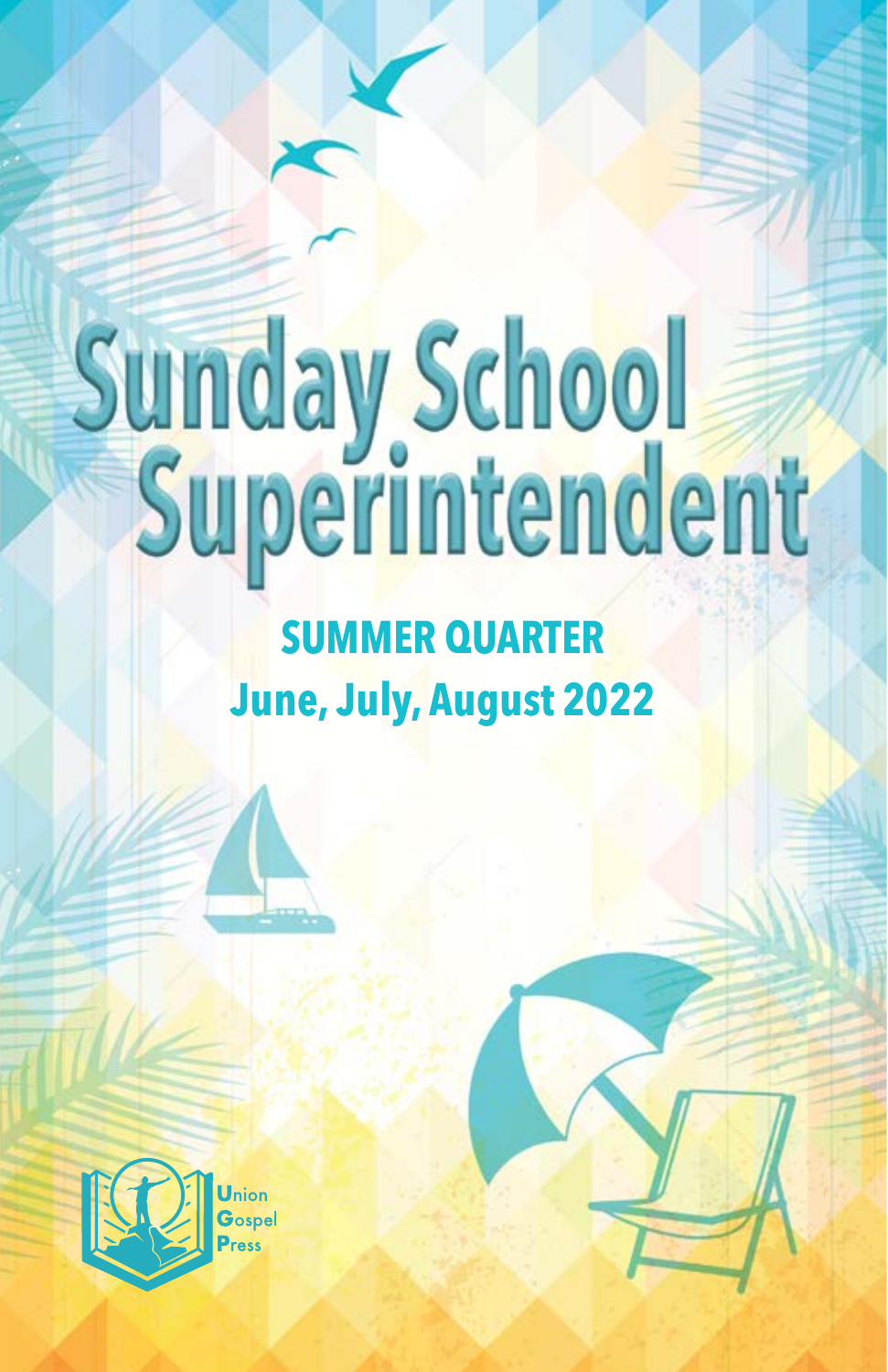# **Sunday School Superintendent**

**SUMMER QUARTER** June, July, August 2022

|                                                                      | 2      |
|----------------------------------------------------------------------|--------|
| <b>Servants and Healers</b>                                          |        |
| UNIT I: Faithful to Serve                                            |        |
| June 5—Samuel's Call and Ministry—I Sam. 3:1-9, 19-20; 7:3-5, 10, 12 | 4<br>6 |
| June 19-Asaph's Lament-Ps. 73:1-3, 12-13, 16-18, 21-26               | 8      |
| June 26-The Service of Godly Leaders-Ezra 6:13-22                    | 10     |
| <b>UNIT II: Faithful to Prophesy</b>                                 |        |
| July                                                                 |        |
| Julv                                                                 |        |
| 17-Habakkuk Praises God's Faithfulness-Hab. 2:1-5; 3:17-19<br>July   | 16     |
|                                                                      | 18     |
| <b>UNIT III: Faithful to Heal</b>                                    |        |
| July 31-Jesus Heals a Centurion's Servant-Luke 7:1-10 20             |        |
| Aug. 7—Jesus Heals Two Demoniacs—Matt. 8:23-34                       | 22     |
|                                                                      |        |
|                                                                      | 26     |
|                                                                      |        |
|                                                                      |        |

#### **Editor in Chief: Kenneth Sponsler**



This material is part of the "Christian Life Series," copyright © 2022 by Union Gospel Press. All rights reserved. No portion of this publication may be reproduced in any form or by any means without written permission from Union Gospel Press, except as permitted by United States copyright law. Edited and published quarterly by The Incorporated Trustees of the Gospel Worker Society, Union Gospel Press Division. Mailing address: P.O. Box 301055, Cleveland, Ohio 44130-0915. Phone: 216-749-2100. www.uniongospelpress.com

**Edited and published quarterly by THE INCORPORATED TRUSTEES OF THE GOSPEL WORKER SOCIETY UNION GOSPEL PRESS DIVISION Rev. W. B. Musselman, Founder Price: \$3.00 per quarter\* \$12.00 per year\*** *\*shipping and handling extra* **ISBN 978-1-64495-247-4**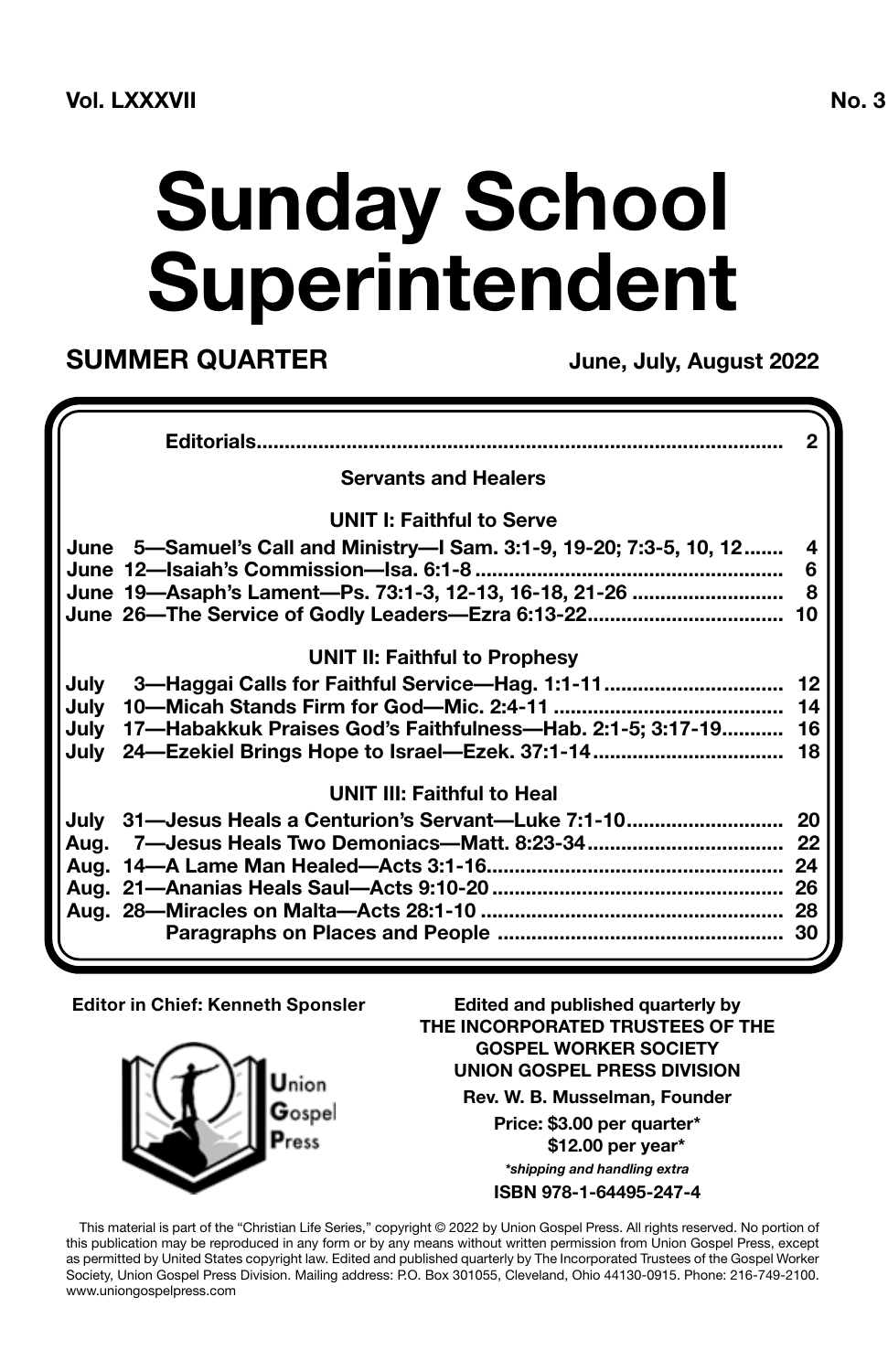### **Editorials**

Megan Hickman

## Small Servants, Big God

 Will the way you serve the Lord go down in history? Probably not. Sometimes, when we look at the ways God called people of the Bible to serve through powerful ministry, prophesying, and healing—we can really struggle with feelings of inadequacy. What am I doing to serve the Lord in comparison? But our takeaway from this quarter should not be primarily about the role of each servant or healer we study; rather, we should focus on each servant's faithfulness.

God does not measure our service to Him by how impressive it appears in the world's eyes. He looks at how faithful we are with what He has provided. Luke 16:10 points out that he who is faithful with little will also be faithful with much. God sees our devotion to His work as more significant than the perceived importance of what we contribute. This quarter, we will study many different kinds of servants and how they are examples to us of everyday faithfulness.

Make no mistake—there are some very impressive figures in our lessons for this quarter, but we must never forget that it was their incremental faithfulness that led them to impressive lives of service. For example, Samuel was called as a young boy to be both a prophet and judge. At the beginning, he did not even recognize the Lord's voice without guidance from his mentor, Eli. But by the end of his life, Samuel was leading the people of Israel back to the Lord.

In the case of Isaiah, his commission shows us that his simple willingness and his large view of God's holiness fueled his ministry (Isa. 6:5, 8). God uses people who are willing to serve Him due to their deep understanding of who He is. This shows us that our service to God is not about us; it is about Him and His glory.

But we also make it a point this quarter to study some less notable figures and some discouraged servants of God. We all feel small and discouraged at points in our ministries, but God can still use us for great things. God used many people to bring about His purpose in rebuilding the temple. And God used Asaph to write psalms that would validate the righteous frustrations of believers for centuries to come and show them how to handle disappointment in this sinful world.

When it comes to God's prophets, we look at the resistance they often incurred from God's people. Some of them had difficult messages to deliver. The people were historically hostile to prophets, which surely made each of them hesitant to speak God's words. But because they feared God

**PLEASE NOTE:** Fundamental, sound doctrine is the objective of The Incorporated Trustees of the Gospel Worker Society, Union Gospel Press Division. The writers are prayerfully selected for their Bible knowledge and yieldedness to the Spirit of Truth, each writing in his own style as enlightened by the Holy Spirit. At best we know in part only. "They received the word with all readiness of mind, and searched the scriptures daily, whether those things were so" (Acts 17:11).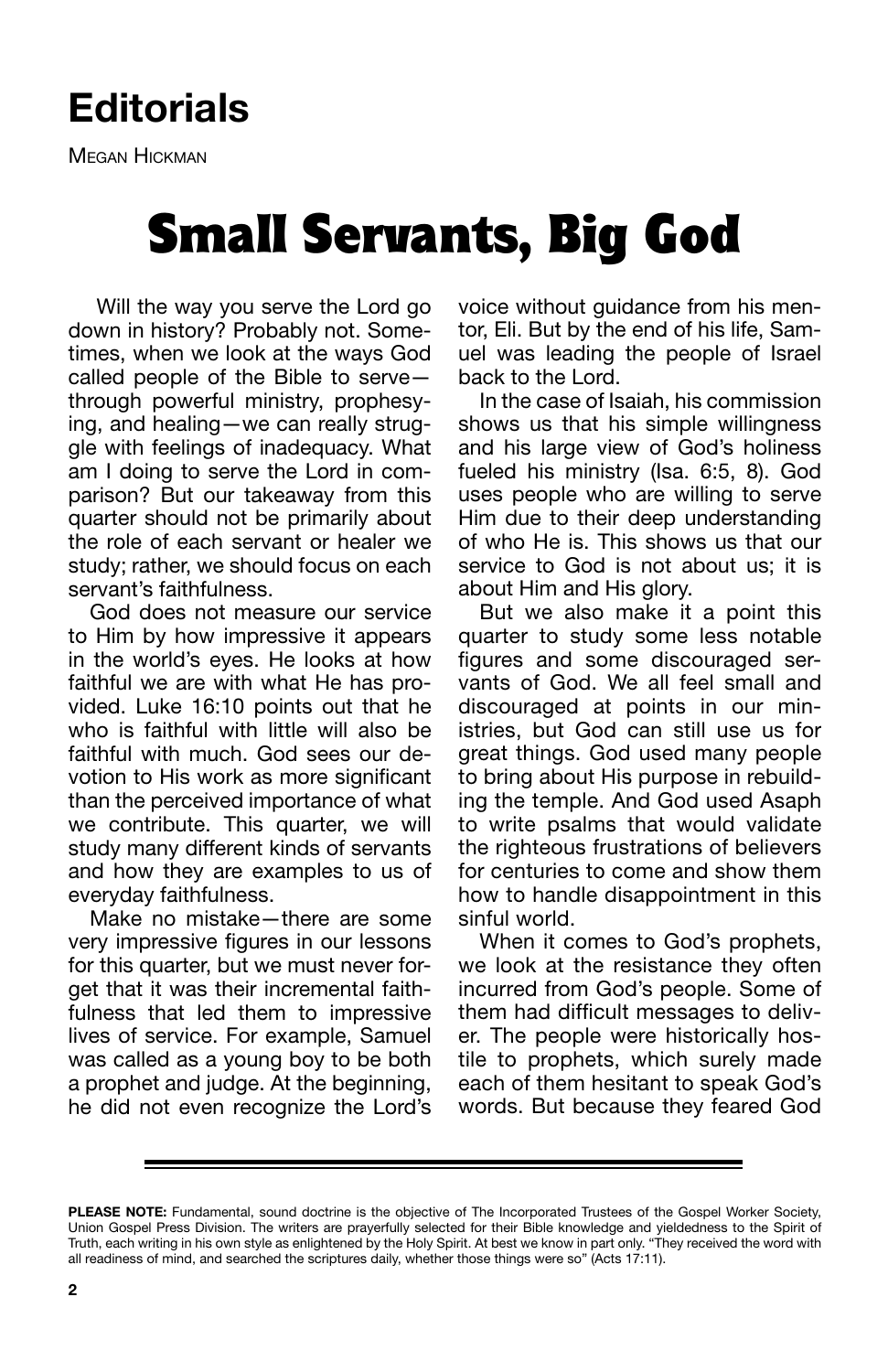

more than man, they were faithful to the calling God had given them.

Sometimes, as with Ezekiel, the prophets were delivering messages of hope in hopeless times. At other times, it was a message to rejoice in the midst of sadness, as it was with the prophet Habakkuk, showing that God is still worthy to be praised even when we do not perceive His goodness. No matter what kinds of messages God called His prophets to deliver, the important thing is that they diligently and faithfully spoke His words. We should all take this to heart, faithfully speaking God's words no matter how uncomfortable or countercultural they might be.

In our third unit, we study people to whom God gave the gift of healing. Of course, the only Person who can actually heal is God, but He used others to bring about His sovereign will in this way. This can be difficult for us today since many of us do not experience miraculous healing in our hardships, but—at the risk of sounding trite for lack of space—we can trust that if the Lord does not choose to heal, in His goodness He still always knows what is for our ultimate welfare.

But we cannot deny that God worked through many of His servants in the Scriptures by performing miraculous healings. Why He did this we are not sure, except that He did it for His glory and for the furtherance of His kingdom. Jesus' healing ministry was prompted by compassion, but it also proved His deity. Then, He gave the same authority and power to His disciples so they could demonstrate the might of the gospel, which is the power of God to raise people from spiritual death to life.

It was probably a temptation for Jesus' disciples to claim credit for these miraculous healings, but we see in the case of the apostle Paul that even though he was called a god by some pagans, he used the impression of the miracles to show the compassion and power of Jesus, not elevate his own status. In this, Paul sets an example for all of us. We are to faithfully use our gifts to magnify God and not ourselves. Self-glorification is a very real temptation of which we must always be aware.

The common theme of our lessons this quarter is that the ways we serve God are secondary to our heart attitude. Though God does provide us good works to do in His name (Eph. 2:10), He cares more about our faithfulness to Him and His glory than He cares about our worldly status, or even our status in the church. In the church, we are prone to envy one another—even one another's spiritual gifts. But if we all work together to magnify the glory of God, our ministry for Him will abound in joy. Let us all consider ourselves small servants with a big God, so the world will see His glory.